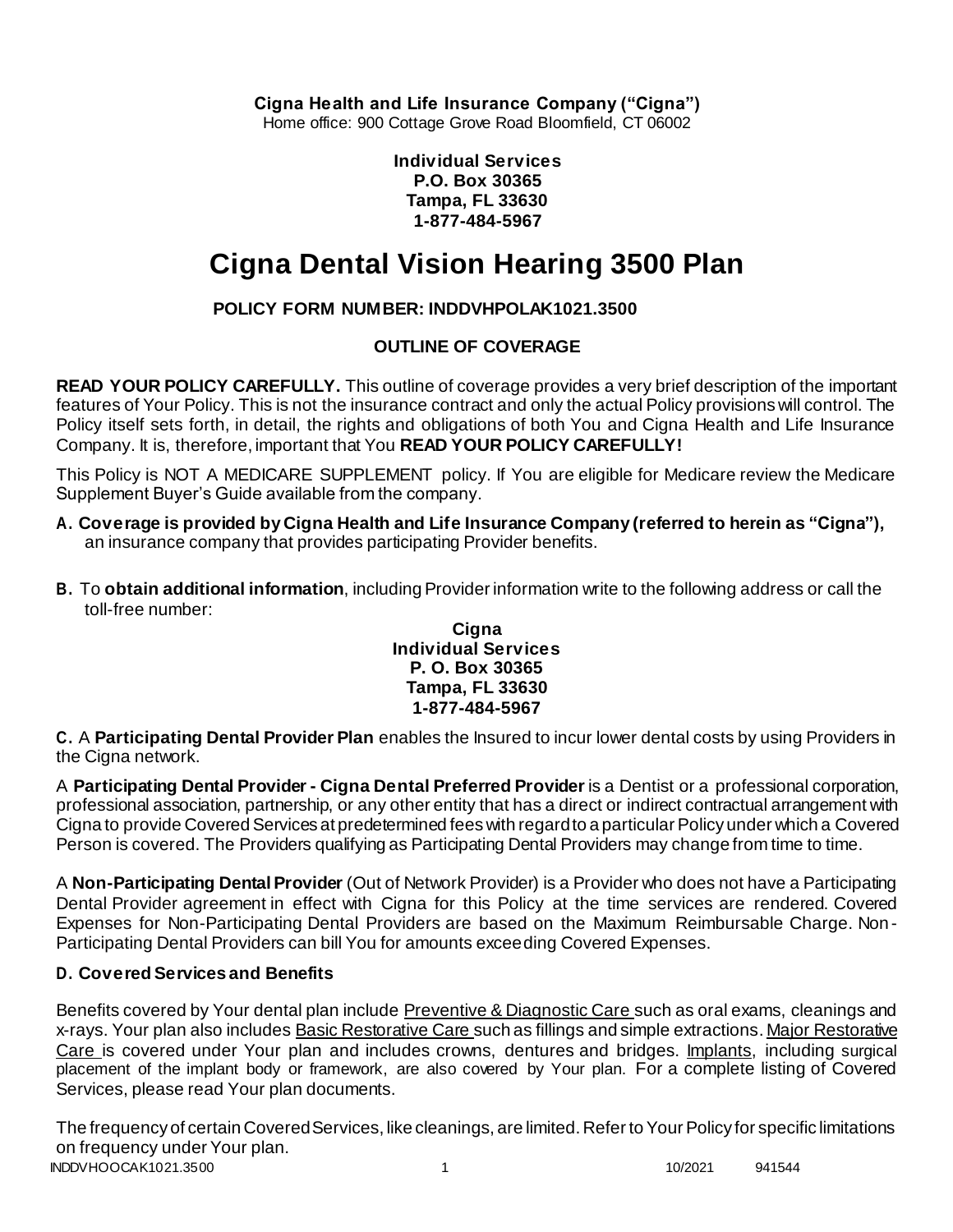### **Benefit Schedule**

The benefits outlined in the table below show the payment percentages for Covered Expenses **AFTER** any applicable Deductibles have been satisfied unless otherwise stated.

# **CIGNA DENTAL, VISION, AND HEARING INSURANCE** *The Schedule*

# **For You and Your Dependents**

# **The Schedule – Dental Benefits**

If You select a Participating Dental Provider, Your cost will be less than if You select a Non-Participating Dental Provider.

#### **Emergency Services**

The Benefit Percentage payable for Emergency Services charges made by a Non-Participating Dental Provider is the same Benefit Percentage as for Participating Dental Provider Charges. Dental Emergency services are required immediately to either alleviate pain or to treat the sudden onset of an acute dental condition. These are usually minor procedures performed in response to serious symptoms, which temporarily relieve significant pain, but do not effect a definitive cure, and which, if not rendered, will likely result in a more serious dental or medical complication.

#### **Dental Deductibles**

Dental Deductibles are expenses to be paid by You or Your Dependent. Dental Deductibles are in addition to any Coinsurance. Once the Dental Deductible maximum in The Schedule has been reached You and Your family need not satisfy any further dental deductible for the rest of that year.

#### **Participating Dental Provider Payment**

Participating Dental Provider services are paid based on the Contracted Fee agreed upon by the Provider and Cigna.

#### **Non-Participating Dental Provider Payment**

Non-Participating Provider services are paid based on the Maximum Reimbursable Charge. For this plan, the Maximum Reimbursable Charge is calculated at the 80th percentile of all provider charges in the geographic area. The covered person is responsible for the balance of the provider's actual charge.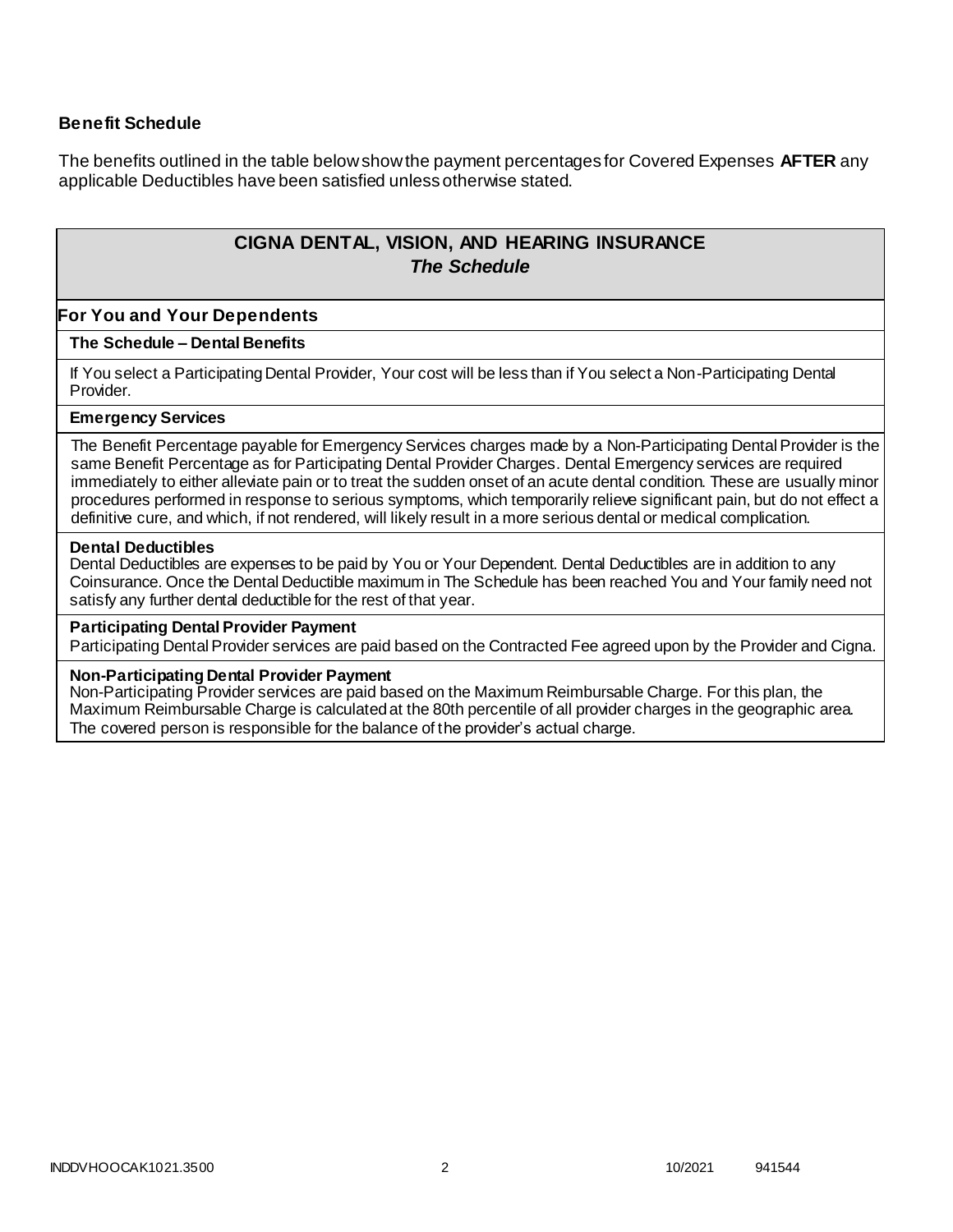| DENTAL BENEFIT HIGHLIGHTS                                                                                                                                                                                                                                                 |                                                  |
|---------------------------------------------------------------------------------------------------------------------------------------------------------------------------------------------------------------------------------------------------------------------------|--------------------------------------------------|
| Classes I, II, III, IX<br><b>Calendar Year Maximum</b>                                                                                                                                                                                                                    | \$2,500 per person                               |
| <b>Class IX Lifetime Maximum</b>                                                                                                                                                                                                                                          | \$2,000 per person                               |
| <b>Calendar Year Dental Deductible</b>                                                                                                                                                                                                                                    |                                                  |
| Individual                                                                                                                                                                                                                                                                | \$100 per person                                 |
|                                                                                                                                                                                                                                                                           | Not Applicable to Class I                        |
| Class I                                                                                                                                                                                                                                                                   | The Percentage of Covered Expenses the Plan Pays |
| Preventive Care<br>Oral Exams<br><b>Routine Cleanings</b><br>Routine X-rays<br>Non-Routine X-rays<br><b>Fluoride Application</b><br><b>Sealants</b><br>Space Maintainers (non-orthodontic)<br>Emergency Care to Relieve Pain                                              | 100%                                             |
| <b>Class II</b>                                                                                                                                                                                                                                                           | The Percentage of Covered Expenses the Plan Pays |
| <b>Basic Restorative</b><br>Fillings<br>Surgical Extraction of Impacted Teeth<br>Oral Surgery, Simple Extractions<br>Relines, Rebases, and Adjustments<br>Repairs - Bridges, Crowns, and Inlays<br>Repairs - Dentures                                                     | 80% after dental deductible                      |
| <b>Class III</b>                                                                                                                                                                                                                                                          | The Percentage of Covered Expenses the Plan Pays |
| <b>Major Restorative</b><br>Crowns / Inlays / Onlays<br>Root Canal Therapy / Endodontics<br><b>Minor Periodontics</b><br><b>Major Periodontics</b><br>Oral Surgery, All Except Simple Extractions<br>Prosthesis Over Implant<br>Anesthetics<br>Dentures<br><b>Bridges</b> | 50% after dental deductible                      |
| <b>Class IX</b>                                                                                                                                                                                                                                                           | The Percentage of Covered Expenses the Plan Pays |
| Implants                                                                                                                                                                                                                                                                  | 50% after plan deductible                        |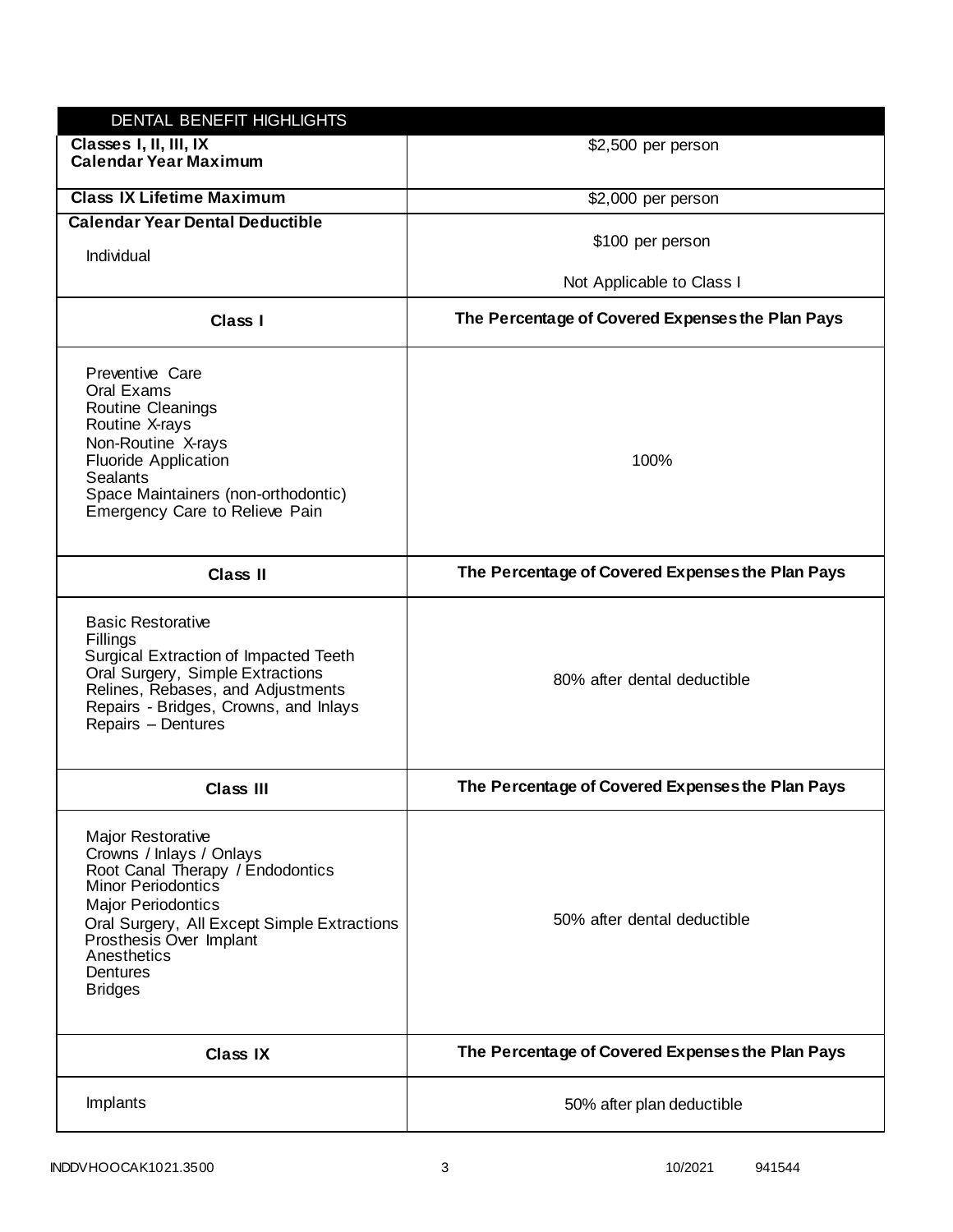| The Schedule - Vision Benefits                                                                  |                                                                                          |
|-------------------------------------------------------------------------------------------------|------------------------------------------------------------------------------------------|
| VISION BENEFIT HIGHLIGHTS                                                                       |                                                                                          |
| Eye Examinations, including refraction                                                          | The plan pays 90% of expenses, not to exceed a \$100 calendar<br>year maximum per person |
| Materials (corrective eyeglasses or contact<br>lenses, including fittings and follow-up visits) | \$300 calendar year maximum per person                                                   |

| The Schedule - Hearing Benefits                             |                                        |
|-------------------------------------------------------------|----------------------------------------|
| <b>HEARING BENEFIT HIGHLIGHTS</b>                           |                                        |
| <b>Hearing Examinations</b>                                 | \$50 calendar year maximum per person  |
| Materials (Hearing Aids, including fittings<br>and repairs) | \$700 calendar year maximum per person |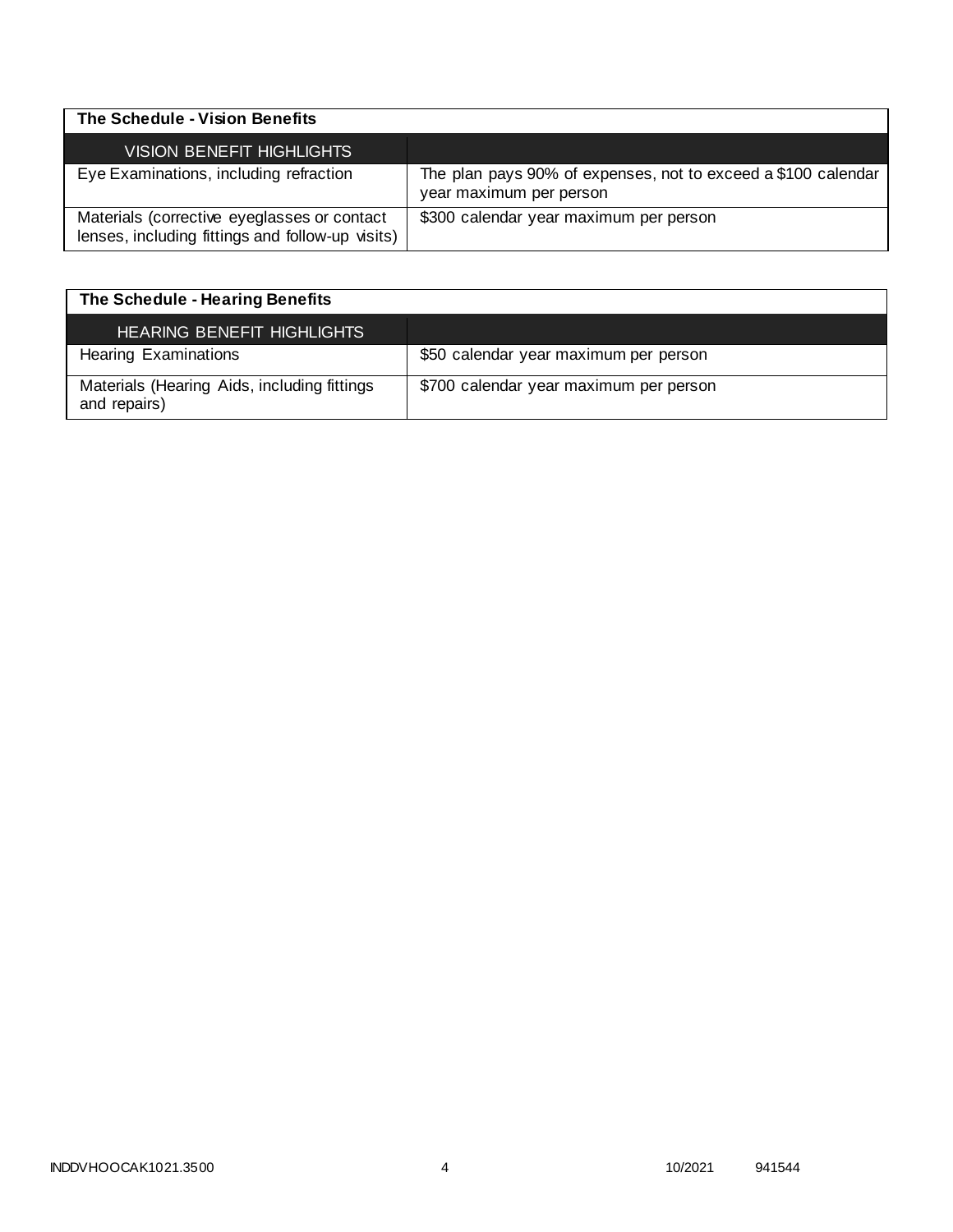# **Waiting Periods**

A Covered Person may access their dental, vision, and hearing benefit insurance once he or she has satisfied the following waiting periods:

- There is no waiting period for Class I or II dental benefits or for vision and hearing benefits.
- After 6 consecutive months of coverage dental benefits will increase to include the list of Class III procedures.
- After 12 consecutive months of coverage dental benefits will increase to include the list of Class IX procedures.

# **Missing Teeth Limitation**

There is no payment for replacement of teeth that are missing when a person first becomes insured. This payment limitation no longer applies after 24 months of continuous coverage.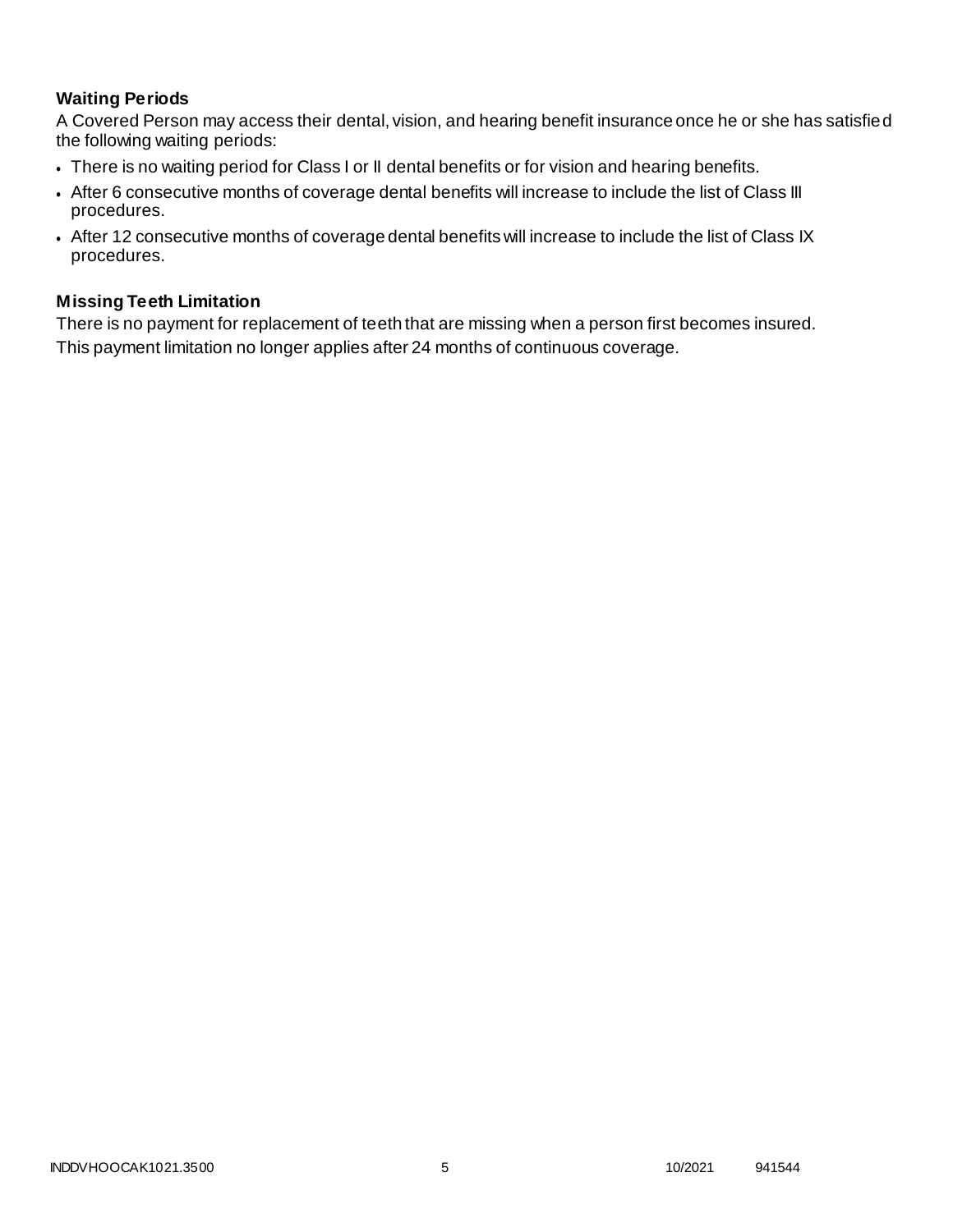# **E. Insured's Financial Responsibility**

The Insured is responsible for paying the monthly or quarterly premium on a timely basis. The Insured is also responsible to pay Providers for charges that are applied to the Deductibles, Coinsurance, and any amounts charged by Non-Participating Dental Providers in excess of the Maximum Reimbursable Charge. In addition, any charges for Medically Necessary and/or Dentally Necessary items that are excluded under the Policy are the responsibility of the Insured.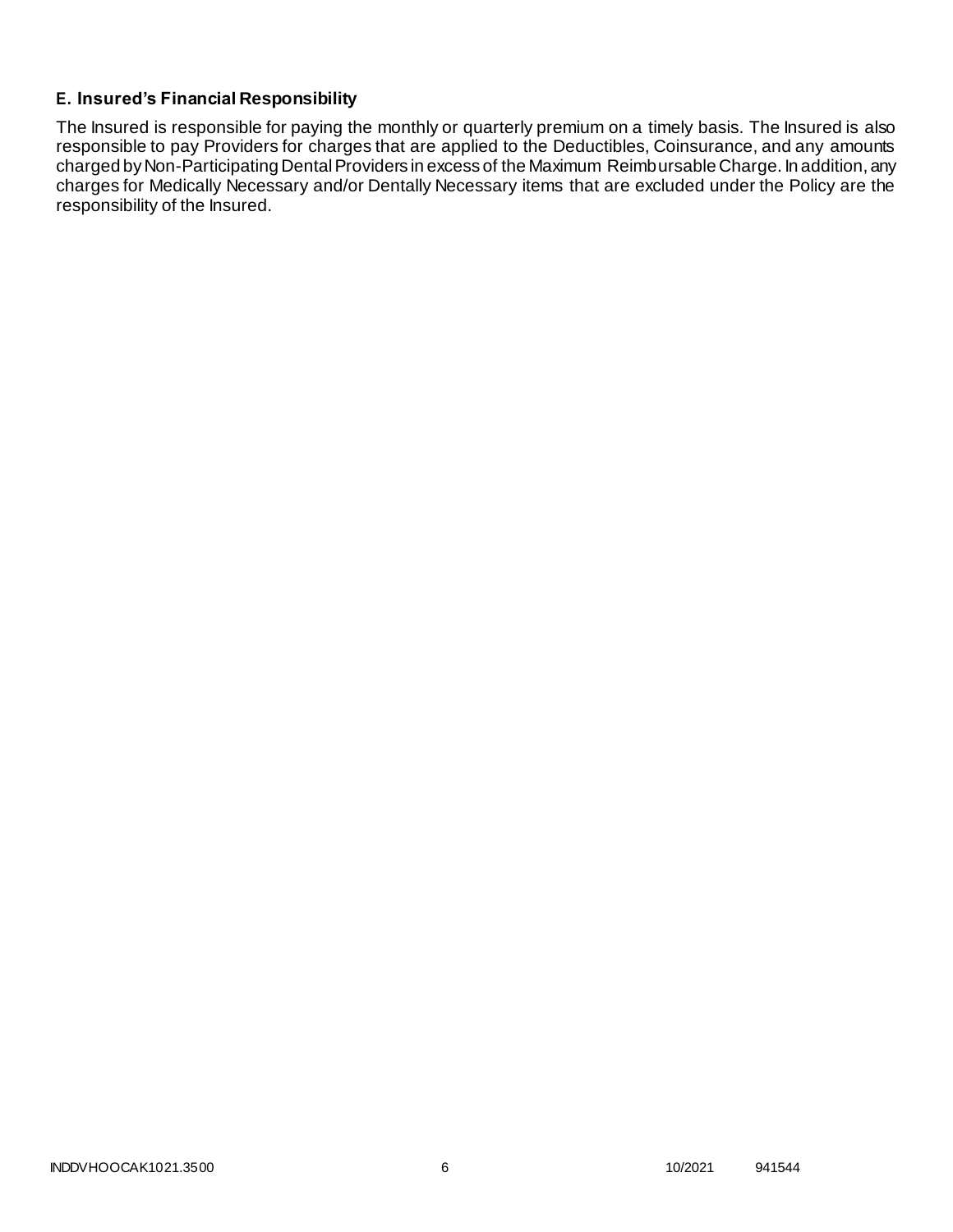# **F. Exclusions and Limitations: What Is Not Covered By This Policy**

# **Expenses Not Covered**

Covered Expenses will not include, and no payment will be made for:

- procedures which are not included in the list of Covered Dental Services, Covered Vision Services, or Covered Hearing Services;
- cone beam imaging;
- $\bullet$  instruction for plaque control, oral hygiene and diet;
- core build-ups;
- veneers:
- precious or semi-precious metals for crowns, bridges andabutments;
- restoration of teeth which have been damaged by erosion, attrition or abrasion;
- bite registrations; precision or semi-precision attachments; or splinting;
- orthodontic treatment, except for the treatment of cleft lip and cleft palate;
- general anesthesia or intravenous sedation, when used for the purposes of anxiety control or patient management is not covered; may be considered only when medically or dentally necessary and when in conjunction with covered complex oral surgery;
- athletic mouth guards;
- services performed solely for cosmetic reasons;
- personalization or decoration of any dental device or dental work;
- replacement of an appliance per benefit guidelines;
- services that are medical in nature;
- services and supplies received from a hospital;
- prescription drugs;
- plano lenses;
- VDT (video display terminal)/computer eyeglass benefit;
- medical or surgical treatment of the eyes;
- any type of corrective vision surgery, including LASIK surgery, radial ketatonomy (RK), automated lamellar keratoplasty (ALK), or conductive keratoplasty (CK);
- Orthoptic or vision training and any associated supplemental testing;
- any eye examination, or any corrective eyewear, required by an employer as a condition of employment;
- safety eyewear;
- sub-normal vision aids or non-prescriptionlenses;
- Magnification or low vision aids not shown as covered in the Schedule of Vision Coverage;
- Assistive Listening Devices (ALDs);
- medical and/or surgical treatment of the internal or external structures of the ear, including but not limited to Cochlear implants;
- Hearing Aids not prescribed by a Licensed Hearing Care Professional;
- ear protective devices or plugs;
- Hearing Aids maintenance/service contracts, ear molds and other miscellaneous repairs;
- Hearing Aids purchased online or over the counter (OTC); or
- Disposable Hearing Aids.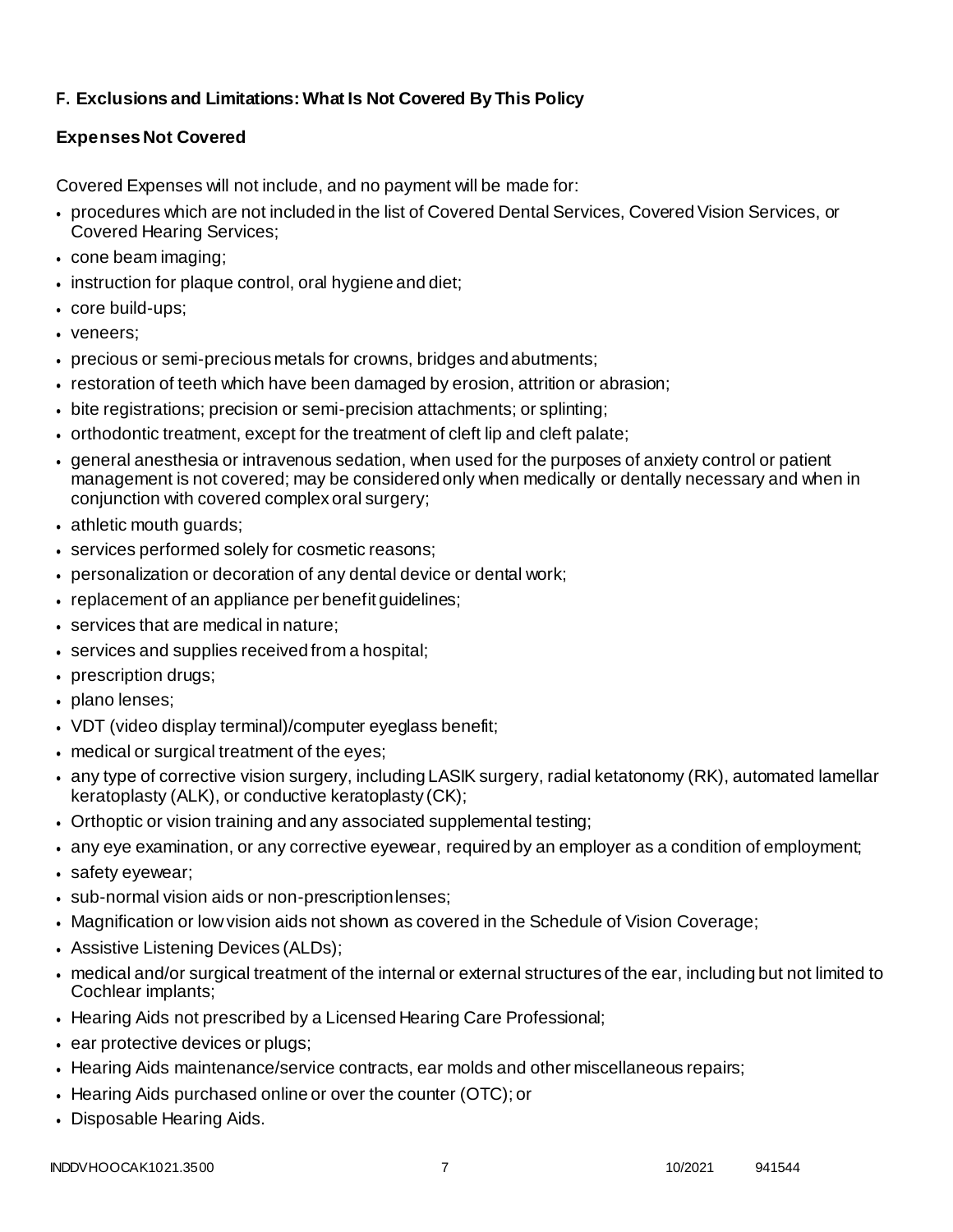# **General Limitations**

No payment will be made for expenses incurred for You or any one of Your Dependents:

- For services not specifically listed as Covered Services in this Policy;
- For services or supplies that are not Medically Necessary;
- For services received before the Effective Date of coverage;
- For services received after coverage under this Policy ends;
- For services for which You have no legal obligation to pay or for which no charge would be made if You did not have insurance coverage;
- For Professional services or supplies received or purchased directly or on Your behalf by anyone, including a Provider, from any of the following:
	- Yourself or Youremployer:
	- a person who lives in the Covered Person's home, or that person's employer;
	- a person who is related to the Covered Person by blood, marriage or adoption, or that person's employer.
- for or in connection with an Injury arising out of, or in the course of, any employment for wage or profit;
- for or in connection with a Sickness which is covered under any workers' compensation or similar law;
- for charges made by a Hospital owned or operated by or which provides care or performs services for, the United States Government, if such charges are directly related to a condition which occurred while serving in the military or an associated auxiliary unit;
- services or supplies received due to an act of war, declared or undeclared while serving in the military or an associated auxiliary unit;
- to the extent that payment is unlawful where the person resides when the expenses are incurred;
- for charges which the person is not legally required to pay;
- for charges which would not have been made if the person had no insurance;
- to the extent that billed charges exceed the rate of reimbursement as described in the Schedule;
- for charges for unnecessary care, treatment or surgery;
- to the extent that You or any of Your Dependents is in any way paid or entitled to payment for those expenses by or through a public program, other than Medicaid;
- for or in connection with experimental procedures or treatment methods not approved by the American Dental Association or the appropriate dental specialty society;
- Procedures that are a covered expense under any other plan which provides dental, vision, or hearing benefits;
- To the extent that benefits are paid or payable for those expenses under the mandatory part of any auto insurance policy written to comply with a "no-fault" insurance law or an uninsured motorist insurance law. Cigna will take into account any adjustment option chosen under such part by You or any one of Your Dependents.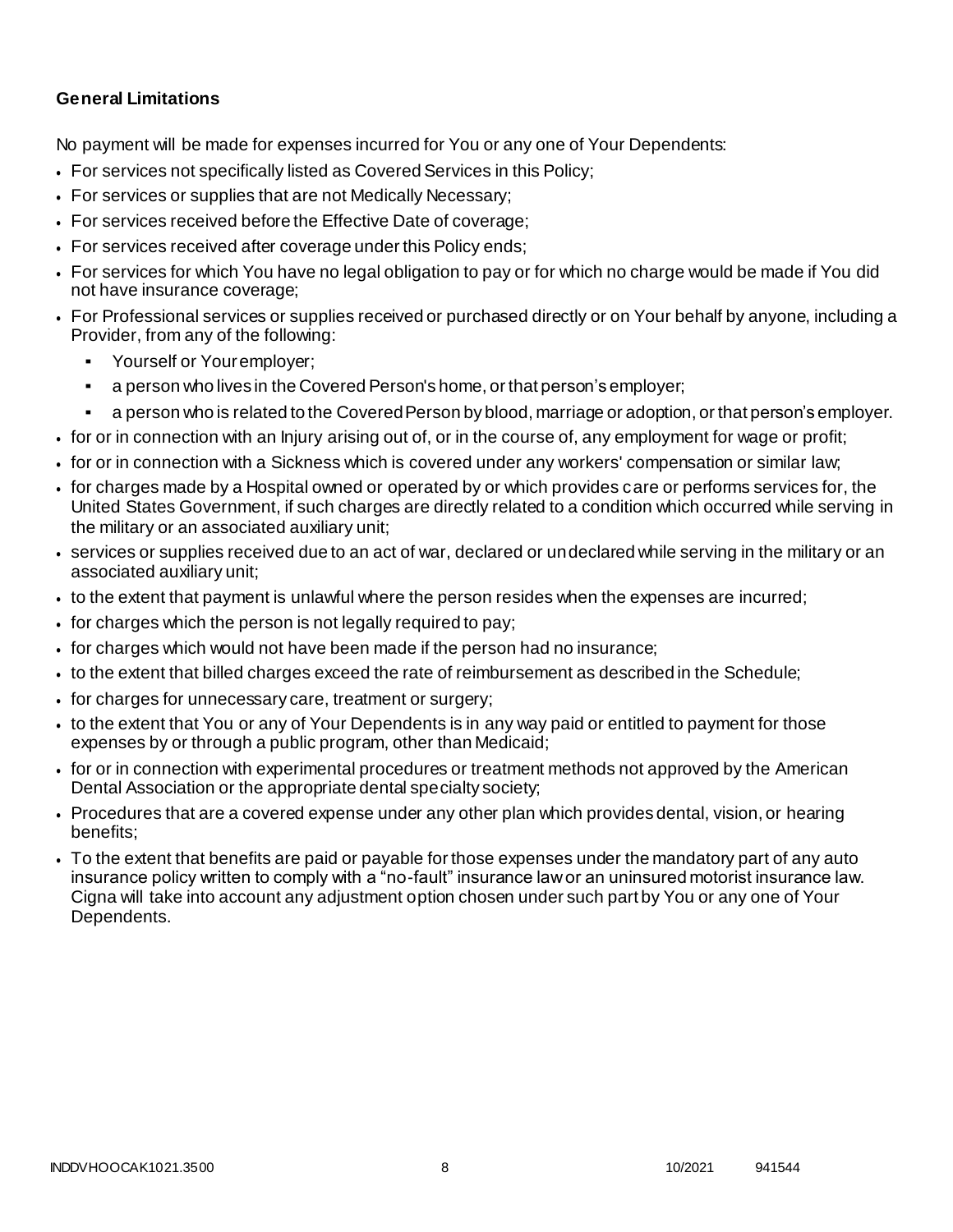# **G. Predetermination of Dental Benefits Program**

Predetermination of Benefits is a voluntary review of a Dentist's proposed treatment plan and expected charges. It is not preauthorization of service and is not required.

The treatment plan should include supporting pre-operative x-rays and other diagnostic materials as requested by Cigna's dental consultant. If there is a change in the treatment plan, a revised plan should be submitted.

Cigna will determine covered dental expenses for the proposed treatment plan. If there is no Predetermination of Benefits, Cigna will determine covered dental expenses when it receives a claim.

Review of proposed treatment is advised whenever extensive dental work is recommended when charges exceed **\$500**.

Predetermination of Benefits is not a guarantee of a set payment. Payment is based on the services that are actually delivered and the coverage in force at the time services are completed.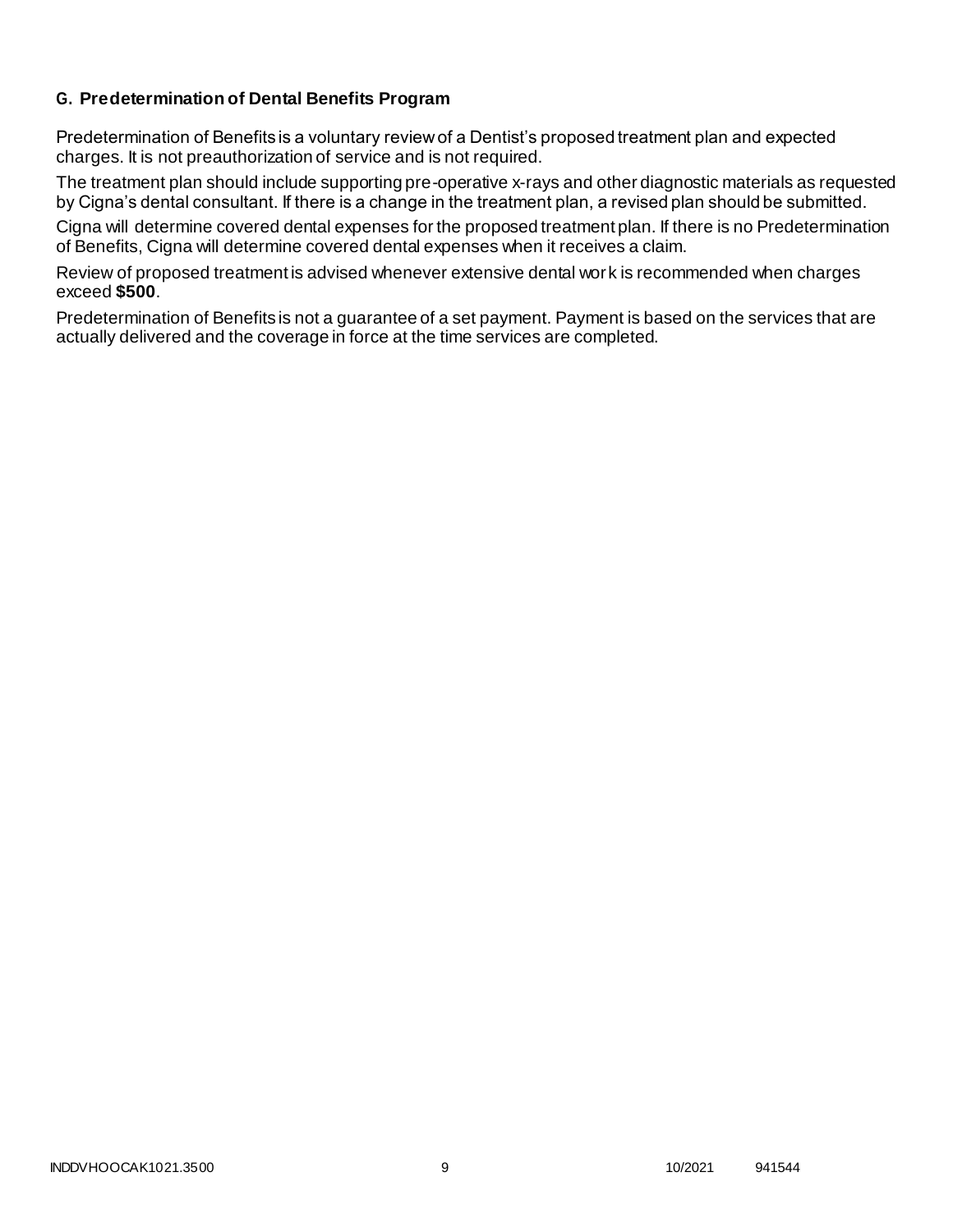### **H. General Provisions**

# **WHEN YOU HAVE A COMPLAINT OR AN APPEAL**

For the purposes of this section, any reference to "You," "Your" or "Yourself" also refers to a representative or Provider designated by You to act on Your behalf, unless otherwise noted.

We want You to be completely satisfied with the care You receive. That is why We have established a process for addressing Your concerns and solving Your problems.

#### **Start with Member Services**

We are here to listen and help. If You have a concern regarding a person, a service, the quality of care, or contractual benefits, You can call Our toll-free number and explain Your concern to one of Our Customer Service representatives. You can also express that concern in writing. Please call or write to Us at the following:

Customer Services Toll-Free Number or address on mycigna.com, explanation of benefits or claim form

We will do Our best to resolve the matter on Your initial contact. If We need more time to review or investigate Your concern, We will get back to You as soon as possible, but in any case within 30 days.

If You are not satisfied with the results of a coverage decision, You can start the appeals procedure.

#### **Appeals Procedure**

Cigna has a two step appeals procedure for coverage decisions. To initiate an appeal, You must submit a request for an appeal in writing within 365 days of receipt of a denial notice. You should state the reason why You feel Your appeal should be approved and include any information supporting Your appeal. If You are unable or choose not to write, You may ask to register Your appeal by telephone. Call or write to Us at the toll-free number or address on Your Benefit Identification card, explanation of benefits or claim form.

### **Level One Appeal**

Your appeal will be reviewed and the decision made by someone not involved in the initial decision. Appeals involving Medical Necessity or clinical appropriateness will be considered by a health care professional.

For level one appeals, We will respond in writing with a decision within 30 calendar days after We receive an appeal for a postservice coverage determination. If more time or information is needed to make the determination, We will notify You in writing to request an extension of up to 15 calendar days and to specify any additional information needed to complete the review.

If You are not satisfied with Our level-one appeal decision, You may request a level-two appeal.

### **Level Two Appeal**

If You are dissatisfied with Our level one appeal decision, You may request a second review. To start a level two appeal, follow the same process required for a level one appeal.

Most requests for a second review will be conducted by the Appeals Committee, which consists of at least three people. Anyone involved in the prior decision may not vote on the Committee. For appeals involving Medical Necessity or clinical appropriateness, the Committee will consult with at least one Dentist reviewer

in the same or similar specialty as the care under consideration. You may present Your situation to the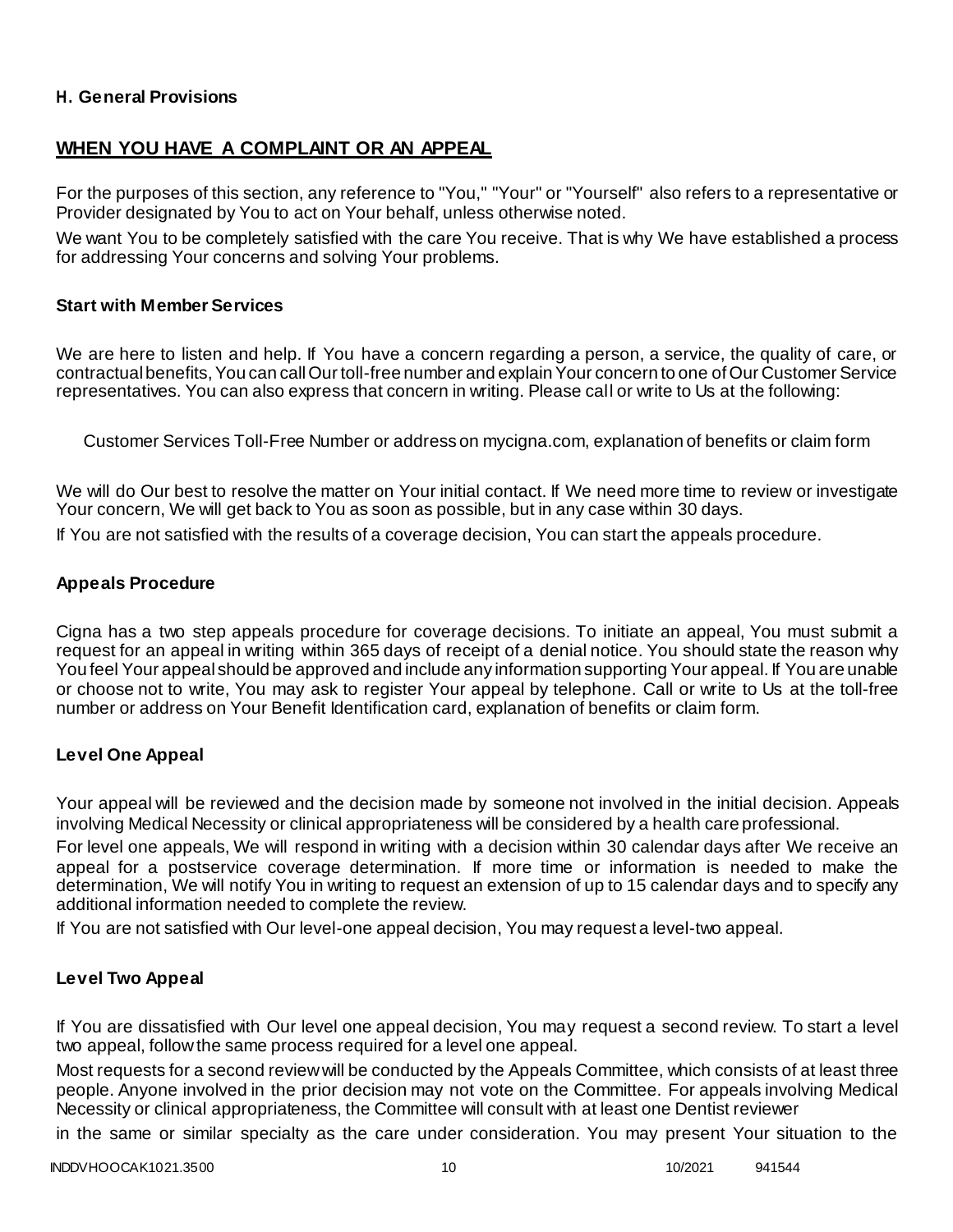Committee in person or by conference call.

For level two appeals We will acknowledge in writing that We have received Your request and schedule a Committee review. For postservice claims, the Committee review will be completed within 30 calendar days. If more time or information is needed to make the determination, We will notify You in writing to request an extension of up to 15 calendar days and to specify any additional information needed by the Committee to complete the review. You will be notified in writing of the Committee's decision within five working days after the Committee meeting, and within the Committee review time frames above if the Committee does not approve the requested coverage.

# **Notice of Benefit Determination on Appeal**

Every notice of an appeal decision will be provided in writing or electronically and, if an adverse determination, will include:

- (1) the specific reason or reasons for the denial decision;
- (2) reference to the specific Policy provisions on which the decision is based;
- (3) a statement that the claimant is entitled to receive, upon request and free of charge, reasonable access to and copies of all documents, records, and other Relevant Information as defined;
- (4) upon request and free of charge, a copy of any internal rule, guideline, protocol or other similar criterion that was relied upon in making the adverse determination regarding Your appeal, and an explanation of the scientific or clinical judgment for a determination that is based on a medical necessity, experimental treatment or other similar exclusion or limit.

# **Relevant Information**

Relevant Information is any document, record, or other information which was relied upon in making the benefit determination; was submitted, considered, or generated in the course of making the benefit determination, without regard to whether such document, record, or other information was relied upon in making the benefit determination; demonstrates compliance with the administrative processes and safeguards required by federal law in making the benefit determination; or constitutes a statement of policy or guidance with respect to the plan concerning the denied treatment option or benefit or the claimant's diagnosis, without regard to whether such advice or statement was relied upon in making the benefit determination.

# **External Review**

Once the internal appeals process has been exhausted, You have the right to request an external review within 180 days after receipt of Our adverse decision or coverage denial with an Independent Review Organization (an entity that conducts independent external reviews of adverse determinations) approved by the Alaska Commissioner of Insurance. The request for an external review must be in writing and should include all necessary information and documents pertaining to the adverse decision. As part of the request for an external review, You must provide written consent authorizing the Alaska Commissioner of Insurance to obtain all necessary medical records from both Us and any health care provider used for review purposes regarding the decision to deny, limit, reduce or terminate coverage. All medical records used in the external review process will be held in confidence.

### **Expedited Review**

An expedited review will be made available, when a non-expedited review would seriously jeopardize the life or health of an insured or jeopardize the insured's ability to regain maximum function. A request for an expedited review may be submitted orally or in writing.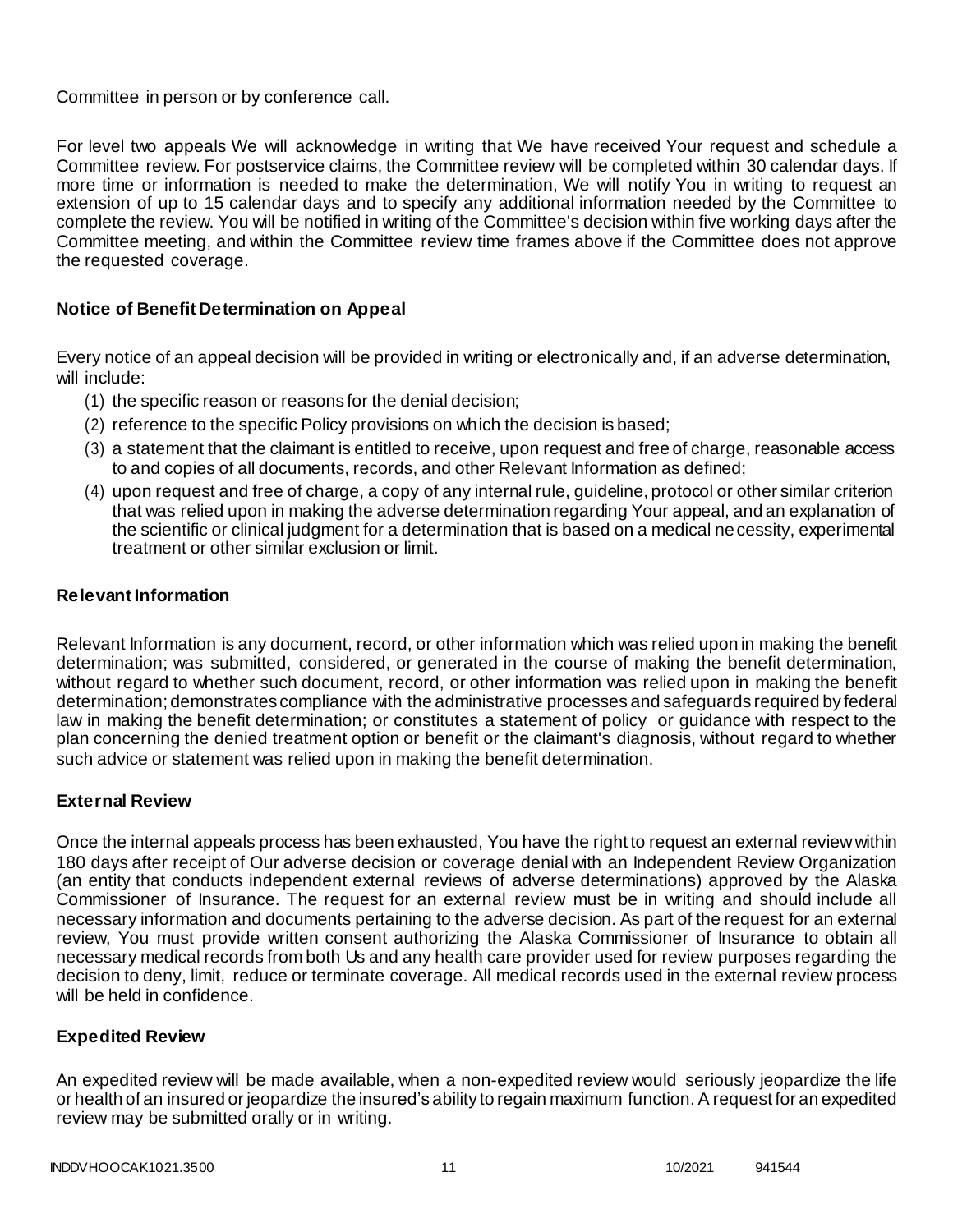In an expedited review, a decision will be made and the insured will be notified as expeditiously as their medical condition requires, but in no event more than 72 hours after the review is commenced.

# **Dispute Resolution**

All complaints or disputes relating to coverage under this Policy must be resolved in accordance with Our complaint and adverse determination appeal procedures. Complaints and adverse determination appeals may be reported by telephone or in writing. All complaints and adverse determination appeals received by Us that cannot be resolved by telephone conversation (when appropriate) to the mutual satisfaction of both the Insured Person and Us will be acknowledged in writing, along with a description of howWe propose to resolve the grievance.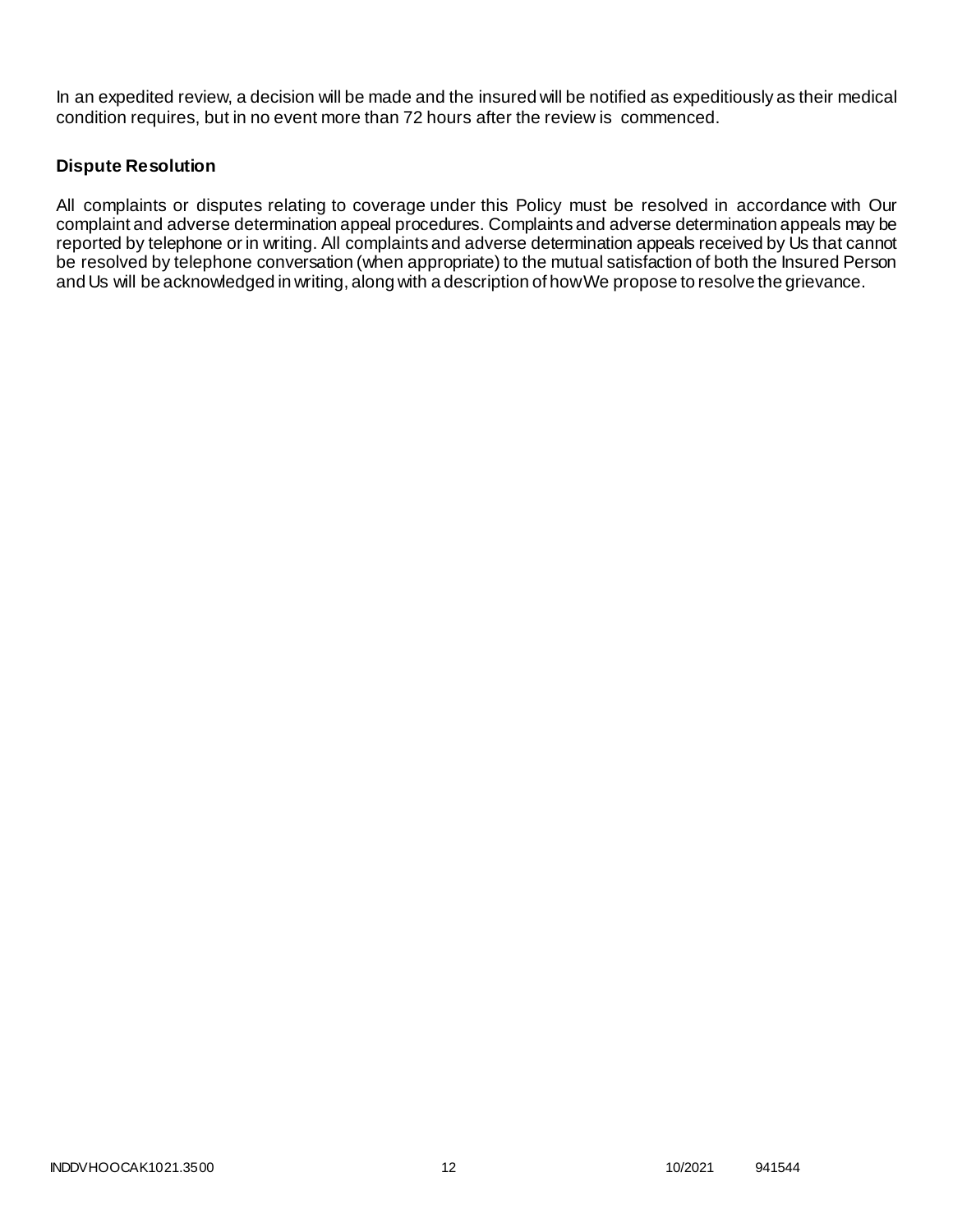# **I. Participating Dental Providers**

Cigna will provide a current list of Dentists currently participating with Cigna and their locations to each Covered Person upon request.

To verify if a Dentist is currently participating with Cigna and is accepting new Cigna Insureds, the Covered Person should visit Our website at mycigna.com.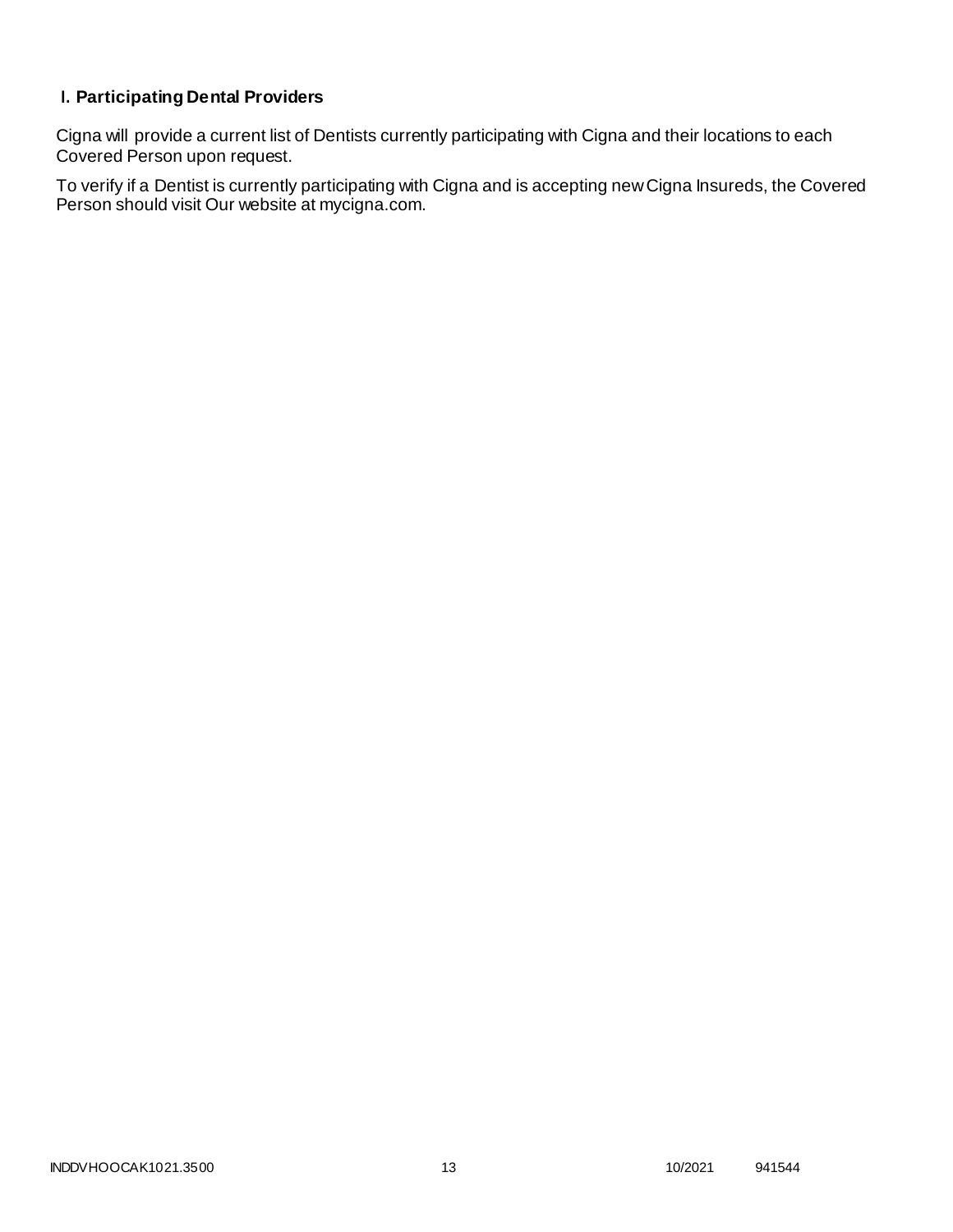# **J. Renewability, Eligibility, and Continuation**

1. The Policy will renew except for the specific events stated in the Policy. Cigna may change the premiums of the Policy with 60 days written notice to the Insured. However, Cigna will not refuse to renew or change the premium schedule for the Policy on an individual basis, but only for all Insureds in the same class and covered under the same Policy as You.

2. The individual plan is designed for residents of Alaska who are not enrolled under or covered by any other group or individual health coverage. You must notify Cigna of all changes that may affect a ny Covered Person's eligibility under the Policy.

3. You or Your Dependent(s) will become ineligible for coverage:

- When premiums are not paid according to the due dates and grace periods described in the premium section.
- With respect to Your Spouse, Domestic Partner, or partner to a Civil Union: when the Spouse is no longer married to the Insured or when the union is dissolved.
- With respect to You and Your Family Member(s): when You no longer meet the requirements listed in the Conditions of Eligibility section.
- The date the Policy terminates.
- When the Insured no longer lives in the Service Area.

4. If a Covered Person's eligibility under this Plan would terminate due to the Insured's death, divorce or if other Dependents would become ineligible due to age or no longer qualify as dependents for coverage under this Plan; except for the Insured's failure to pay premium, the Covered Person's insurance will be continued if the Covered Person exercising the continuation right notifies Cigna and pays the appropriate monthly premium within 60 days following the date this Policy would otherwise terminate. Any waiting periods in the newPlan will be considered as being met to the extent coverage was in force under thisPlan.